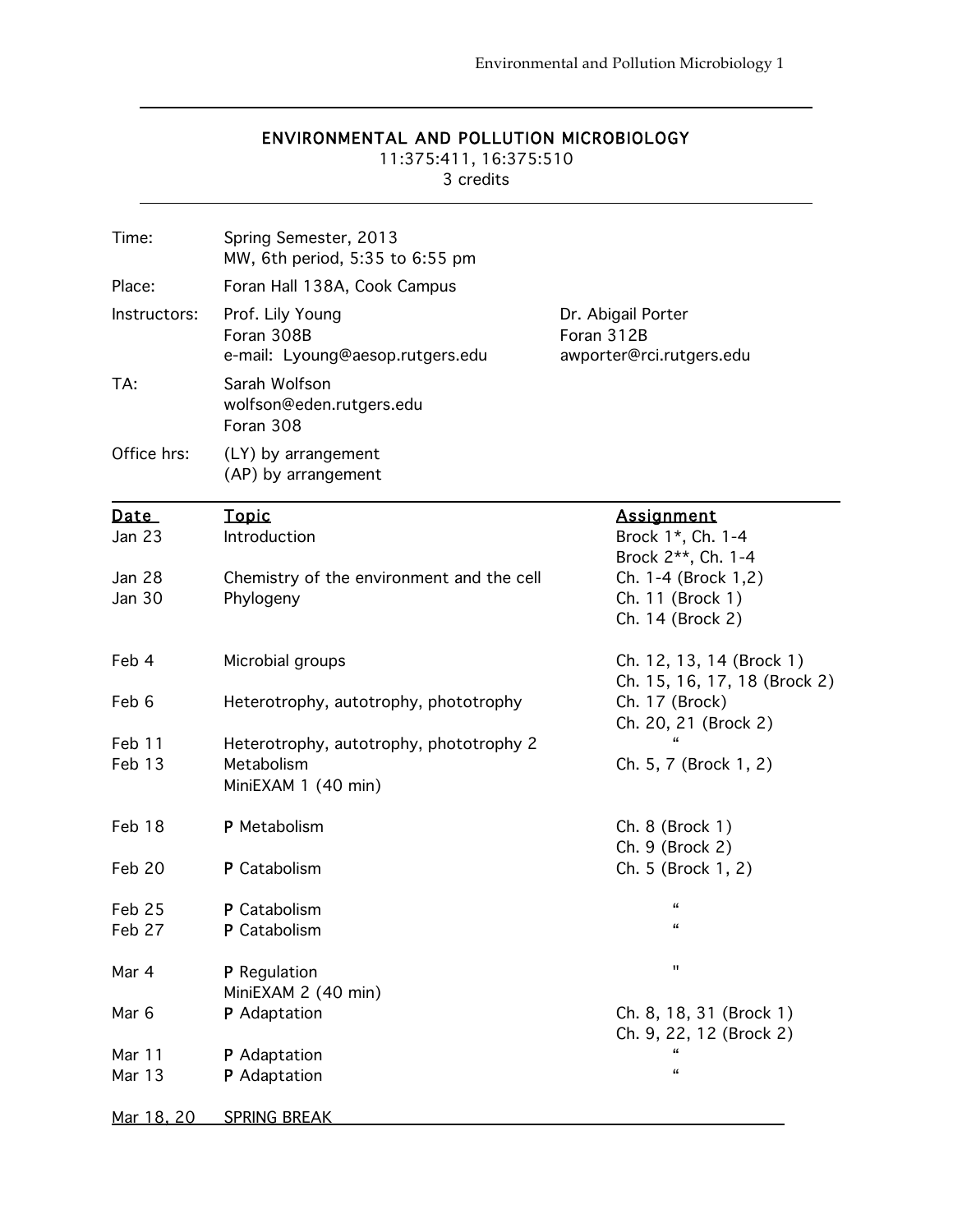| <u>Date</u>     | <u>Topic</u>                                              | <b>Assignment</b>                                                     |
|-----------------|-----------------------------------------------------------|-----------------------------------------------------------------------|
| Mar 25          | Y Growth in batch and continuous culture                  | Ch. 6 (Brock 1, 2)<br>Ch. 28 (Brock)                                  |
| Mar 27          | Y Water and wastewater treatment                          | Bitton, Ch. 7-13;<br>Ch. 28 (Brock)                                   |
| Apr 1           | Y Pathogens                                               | Bitton, Ch. 4-6                                                       |
| Apr 3           | Y Waterborne diseases                                     | Bitton, Ch. 4-6;                                                      |
| Apr 8           | Y Bioaerosols                                             | pp. 831-846 (Brock 1)<br>pp. 947-963 (Brock 2)<br>Bitton, pp. 309-315 |
| Apr 10          | EXAM <sub>3</sub>                                         |                                                                       |
| Apr 15          | Y Monitoring, detection, metals                           | Ch. 18, 19 (Brock 1)<br>Ch. 22, 24 (Brock 2)                          |
| Apr 17          | Y Selective enrichments and<br>biotic and abiotic factors | Ch. 17, 18, 19 (Brock 1)<br>Ch. 20, 22, 23 (Brock 2)                  |
| Apr 22          | POSTER SESSION 1                                          |                                                                       |
| Apr 24          | POSTER SESSION 2                                          |                                                                       |
| Apr 29          | Y Remediation, field applications                         | Ch 19 (Brock 1)<br>Ch. 24 (Brock 2)                                   |
| May 1           | P Remediation                                             | <b>TBA</b>                                                            |
| May 6<br>May 10 | <b>P</b> Remediation, emerging technologies<br>EXAM 4     | <b>TBA</b>                                                            |

### Resources:

1. Brock, Biology of Microorganisms, Madigan, Martinko, Parker 11th ed. (2006) (on reserve and available for purchase at the Cook/Douglass Bookstore)

2. Brock, Biology of Microorganisms, Madigan, Martinko, Dunlap, Clark 12th ed. (2009) (on reserve and available for purchase)

3. Wastewater Microbiology, Bitton (on reserve)

### Requirements:

- 1. Four exams: Feb 13, Mar 4 (40 min, 60+60 pts), April 10 (80 pts), May 10 (80 pts) (280 points in total)
- 2. Problem sets (4) (60)
- 3. Poster session (100)
- 4. Graduate students: 2 short papers, 5-8 pages each (100) Topics to be determined Due: Mar 25, May 6 Option of not taking April 10 or May 10 exam (please notify us in writing)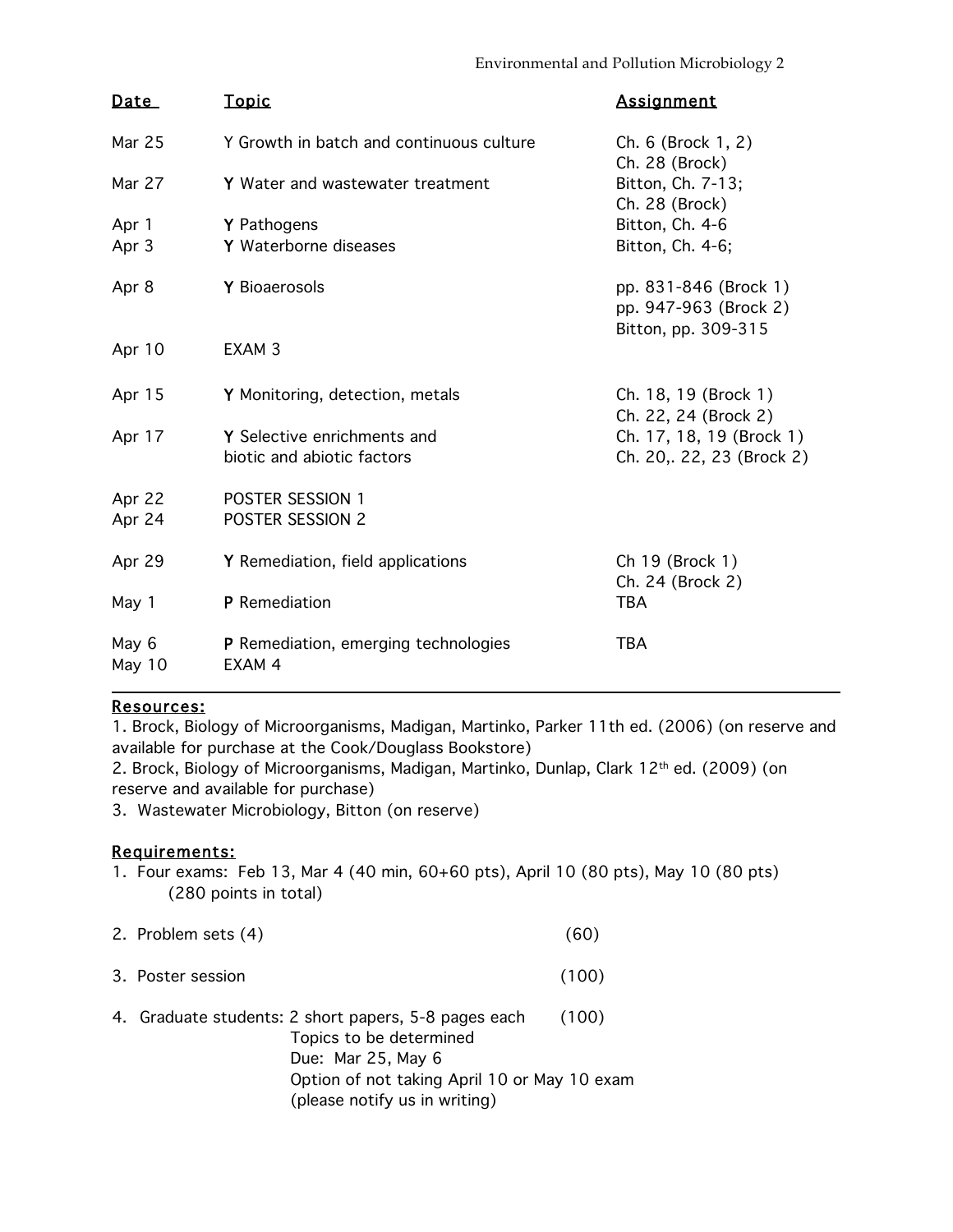#### Objective:

 This course is intended to provide fundamental knowledge about microorganisms in the natural and engineered environment and their role in the cycling of elements, both natural and anthropogenically introduced into the environment. We will focus on understanding their role in the biodegradation of contaminant chemicals and the application of processes that take advantage of the microbiological biodegradation processes.

#### Plagiarism:

When information for your poster or paper (data, text, figures, tables) is copied from another document, it must be referenced appropriately. If it is directly quoted as text, it needs to be identified with quotation marks as well. Figures or tables may be copied from source material, but they must be properly referenced.

#### Internet resources:

It is easy to use search engines on the Internet to obtain information for your poster or paper. Information found on the Internet, however, is of varying quality. The most reliable reference is a scientific article that is subject to "peer review." Namely, experts have reviewed it and recommended it to the journal editor that the paper is well written, and that it contributes new findings to the field. This process usually requires several revisions, in which the author responds and makes changes to clarify points brought up by the reviewers. In this manner, quality and impact of publications is maintained. Most web pages are not subject to such a process and anyone can post any information. Therefore, web pages posted by individuals or unknown organizations, in general, should not be used as references. Many legitimate organizations can be be used as web reference, for example, government entities such as the EPA, Dept. of Energy, NOAA. In addition, web access to library resources and scientific journals is now routine and can be used.